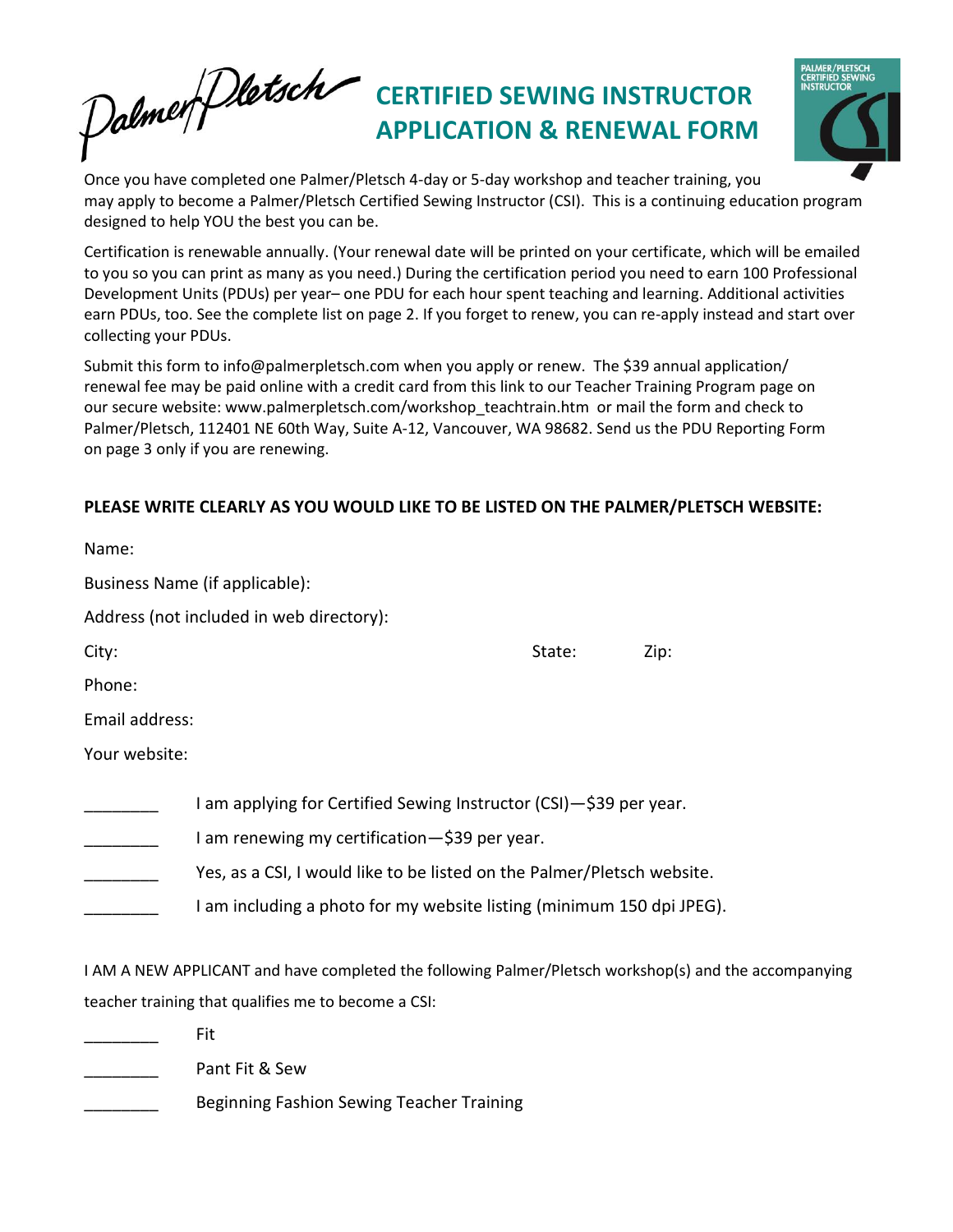Palmer Dletsch

**CERTIFICATION AND HOW YOU CAN USE THE PALMER/PLETSCH NAME** 

## **Palmer/Pletsch Certified Sewing Instructor**

As a graduate of any Palmer/Pletsch workshop and the teacher training session you qualify to apply to become a Palmer/Pletsch Certified Sewing Instructor (CSI). If you apply for certification within 30 days of taking a workshop and teacher training, that workshop will count as 40 PDUs—a great way to start off your certification. Your certificate is renewable annually if you meet the requirements. If you don't, you can re-apply. It is a continuing education program.

We want you to work toward developing yourself professionally, so we've made our certification education-driven by requiring you to earn points for activities that will benefit YOU. See "Earning CSI Certification PDUs" for how to earn points (PDUs).

### **Benefits of Certification:**

- You will be a part of a very well respected international network of sewing teachers.
- Certification adds credibility.
- Palmer/Pletsch is known for quality. You can use the Palmer/Pletsch name and we will provide logos for use on your business cards, other printed materials, and website.
- Networking. Meet with other Palmer/Pletsch instructors in your region occasionally to share ideas. Set up a lunch once every six months. You will be amazed at how you can help each other.
- We will list only certified instructors in press release articles, ads, and on our website.
- Save \$195 on repeat teacher training. When you repeat any workshop that has teacher training you may repeat the teacher training portion at no additional cost. (If there are not enough to hold the teacher training, you will be able to do it at home with fit coaching from another Palmer/Pletsch fit instructor.)
- You will be listed on our website. (Optional) You may include your photo. (Optional)
- All teachers including CSIs will receive the Teacher UPDATE Newsletter. It is a networking newsletter to which you can also contribute and earn PDUs.
- You will be motivated to be the best you can be and given guidelines on how to do it.
- You will be able to receive fit coaching from Pati Palmer and/or Marta Alto as needed via digital photos by email of issues you are having difficulty solving.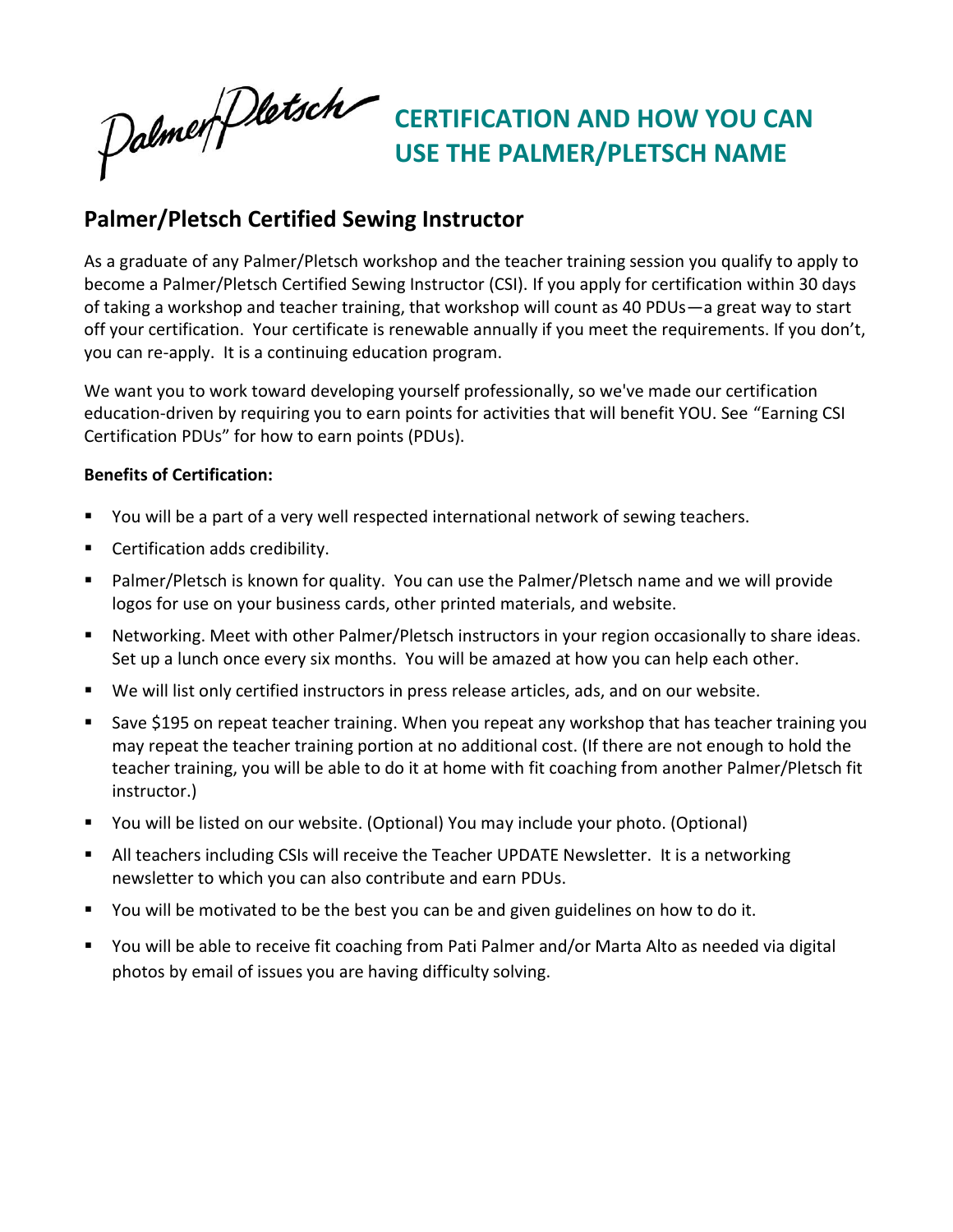## **PALMER/PLETSCH REPORTING FORM FOR PDUs***(Professional Development Units)*

### **TO BE SUBMITTED IN CONJUNCTION WITH CSI RENEWAL.**

Please fill in this form using Microsoft Word.

#### NAME:

| <b>DATE</b> | <b>ACTIVITY</b>    | # of PDU's |
|-------------|--------------------|------------|
|             |                    |            |
|             |                    |            |
|             |                    |            |
|             |                    |            |
|             |                    |            |
|             |                    |            |
|             |                    |            |
|             |                    |            |
|             |                    |            |
|             |                    |            |
|             |                    |            |
|             |                    |            |
|             |                    |            |
|             |                    |            |
|             |                    |            |
|             |                    |            |
|             |                    |            |
|             |                    |            |
|             |                    |            |
|             |                    |            |
|             |                    |            |
|             |                    |            |
|             |                    |            |
|             |                    |            |
|             |                    |            |
|             |                    |            |
|             |                    |            |
|             |                    |            |
|             | <b>TOTAL PDUs:</b> |            |

Email this PDU form [to info@palmerpletsch.co](mailto:pati@palmerpletsch.com)m after renewing online, or, if renewing by mail, include with renewal form and mail to Palmer/Pletsch, 12401 NE 60th Way, Unit A-12, Vancouver, WA 98682. Attach copies of flyers, press releases etc. if available.